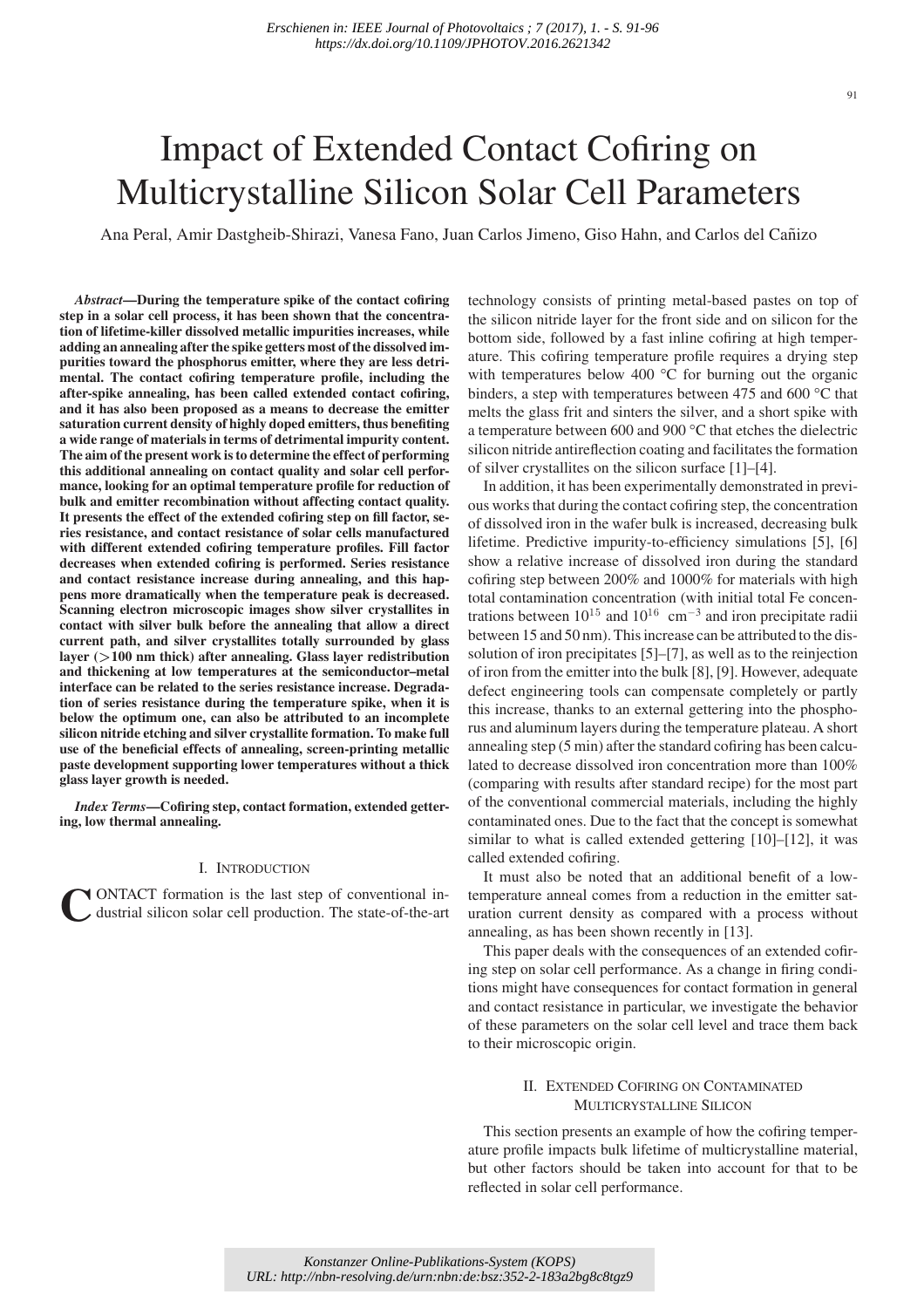

Fig. 1. Effective carrier lifetime mapping μ-PCD of wafers as-grown, post PDG, post standard cofiring (CF), and post extended CF. Lifetime is scaled from 0 to  $120 \mu s$ . Mean lifetime is indicated above the figures.

Fig. 1 presents the effect of thermal steps during the solar cell fabrication process on bulk lifetime. Neighboring p-type 1.7-Ω·cm multicrystalline (mc) Si wafers of low quality in terms of impurity content are used, with an area of  $3 \times 4$  $\text{cm}^2$ . They have received a POCl<sub>3</sub> diffusion obtaining a sheet resistance of 35  $\Omega/\square$ , HF dip for phosphorus-silicate glass removal, silicon nitride  $(SiN<sub>x</sub>)$  plasma-enhanced chemical vapor deposition (PECVD) on the front surface, front Ag-paste, and rear Al-paste screen-printing, and standard or extended cofiring (with a 100-s annealing) in an in-line belt furnace, using similar recipes as the temperature profiles presented in [6]. Reference samples for lifetime measurements follow the process, and after each step, surface layers are etched, chemical cleaning is performed, and fresh  $\text{SiN}_x$  is deposited on both surfaces to evaluate the bulk quality. Spatially resolved effective carrier lifetime measurements are made using a microwave-detected photoconductance decay  $(\mu$ -PCD) setup.

Arithmetic mean  $\tau_{\text{eff}}$  of the as-grown wafer is 65  $\mu$ s. After emitter diffusion (post-PDG sample),  $\tau_{\text{eff}}$  increases above the initial value (75  $\mu$ s). Experiments confirm that the short 925 °C set temperature spike of 10 s during standard cofiring causes a decrease of postprocessed  $\tau_{\text{eff}}$  (50  $\mu$ s). However, after using extended cofiring instead of the standard one, mean lifetime measured is well above the value post-PDG (80  $\mu$ s), thanks to external gettering. This effect can be especially appreciated inside the grains in Fig. 1. Similar results were found studying the phosphorus gettering effect during the cofiring step without using screen-printed metal pastes [5], [6].

Open-circuit voltage  $(V<sub>oc</sub>)$  measurements of the final cells corresponding to the materials shown in Fig. 1 achieved values of 590 mV for a sample with standard cofiring and 595 mV for a sample with extended cofiring. Both  $V_{\text{oc}}$  values are limited in this experiment by the low-quality mc material and the highly doped emitter that produces high recombination. The 35-  $\Omega/\square$ emitter was chosen to maximize the impurity gettering effect during the annealing and to obtain a better contact quality. However, this  $V_{\text{oc}}$  enhancement is not reflected in efficiency, which is measured to be similar for cells with the extended cofiring and with the standard one. The hypothesis is that in this experiment, the efficiency after extended cofiring was limited by a poor contact because the temperature profile was optimized for gettering effect but not for contacting. Besides the dissolution and gettering of lifetime-killing impurities, the cofiring step must also ensure a low contact resistance, etching uniformly the dielectric

and forming Ag crystallites to allow the flow of photogenerated carriers to the contact; in addition, it must avoid p-n-junction shunting by overfiring [14].

The objective of the present work is to study the effect of an annealing performed after the cofiring temperature spike on contact quality and on cell performance and to discuss the possibility of optimizing the temperature profile to include the benefits of a reduction in bulk and emitter recombination.

This aim is approached through the fabrication of simplified Si solar cells using an industrial belt furnace for implementing the extended cofiring of the contacts and characterizing the contact properties for a set of annealing profiles.

## III. MATERIAL AND METHODS

Solar cells are processed on  $156 \times 156$  mm<sup>2</sup>, 2- $\Omega$ ·cm resistivity,  $200$ - $\mu$ m-thick, p-type boron-doped high-quality mc-Si wafers. After a standard chemical cleaning procedure, a POCl<sub>3</sub> diffusion process is carried out obtaining a 30- $\Omega/\square$  sheetresistance emitter. Then, the front side of the wafers is coated with PECVD silicon nitride. A collection grid is screen-printed with commercial Ag paste on the front side, and Al paste is screen-printed on the rear side. Finally, contact is formed by cofiring the wafers in an infrared belt furnace in air ambient.

Note that selected material—high-quality mc-Si wafers—has been chosen for a more straightforward characterization of the contacting issues associated with the extended cofiring step, although due to its low content of detrimental impurities, it is not most appropriate to see the bulk recombination decrease using the extended cofiring. In addition, note that mc-Si cells are not textured to reduce potential variations due to the step. The highly doped emitter has been selected for improving contact quality and maximizing Ag-crystallite creation, thanks to the presence of a high amount of inactive phosphorous [15]. Although this emitter can limit efficiency values, the main experimental objective is to assure a high-quality contact, and to further analyze the evolution of the contact and the rest of cell parameters during the extended contact cofiring.

The effect of using an extended cofiring instead of the usual standard recipe is studied. Three groups of wafers receive the different time–temperature cofiring profiles represented in Fig. 2. The first recipe corresponds to the standard cofiring, consisting of a first 40-s step, with temperatures between 475 and 600 °C, followed by a temperature peak of 10 s. The second and third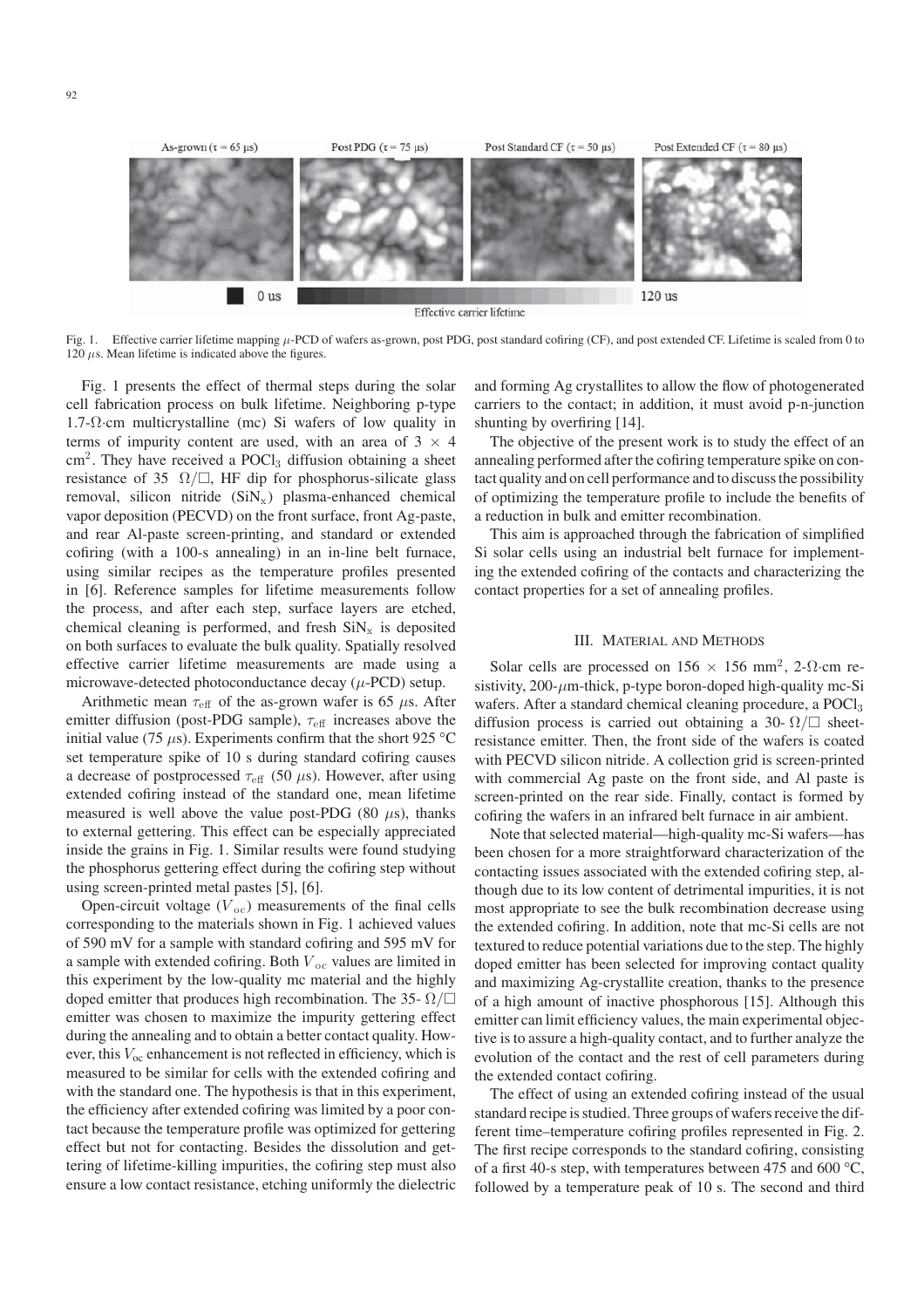

Fig. 2. Set temperature profiles of standard cofiring and variations of extended cofiring 1 and 2.

TABLE I SOLAR CELL PERFORMANCE MEASURED AT STANDARD CONDITIONS FOR THREE REFERENCE CELLS, EACH ONE WITH COFIRING PROFILE CORRESPONDING TO FIG. 2. FITTED VALUES FOR SHUNT AND SERIES RESISTANCES ARE ALSO SHOWN

| Temperature profile | $\eta$<br>(%) | FF<br>(%) | $V_{\alpha c}$<br>(mV) | $J_{sc}$<br>(mA/cm <sup>2</sup> ) | $R_{\rm shunt}$<br>$(\Omega \cdot \text{cm}^2)$ | $R_{\rm series}$<br>$(\Omega \cdot \text{cm}^2)$ |
|---------------------|---------------|-----------|------------------------|-----------------------------------|-------------------------------------------------|--------------------------------------------------|
| Standard cofiring   | 15.2          | 79.4      | 615                    | 31.1                              | 7283                                            | 0.4                                              |
| Extended cofiring 1 | 14.8          | 78.7      | 613                    | 30.8                              | 11 000                                          | 0.6                                              |
| Extended cofiring 2 | 14.2          | 75.4      | 612                    | 30.8                              | 8330                                            | 0.9                                              |

recipe correspond to extended cofiring 1 and *2*, respectively, and they consist of a standard cofiring followed by one or two annealing steps at 500–600 °C for 50 s. Maximum annealing time (50 s) is technically limited by belt furnace characteristics that prevent furnace overheating. In terms of impurity behavior, simulations show that the beneficial effect caused by a longer annealing time effect can be similarly obtained by applying subsequent short annealing steps with very fast cooling ramps between them.

Firing set peak temperature of the three recipes is varied between 700 and 880 °C to optimize the extended versions of the cofiring while avoiding to shunt the emitter due to overfiring.

On the one hand, macroscopic characterization of the final cell is performed. Cell parameters are tested using an *I–V* probe station and contact resistance of the front side is measured applying the transfer length method (TLM) [16]. On the other hand, microscopic characterization of the contact is carried out using scanning electron microscopy (SEM) in reference samples after a standard cofiring and an extended cofiring 1. Cross-sectional lamellae samples are previously prepared with *i*n-situ (FIB).

# IV. RESULTS AND DISCUSSION

## *A. Cell Parameters After Different Profile Recipes*

Representative results obtained for cell parameters of reference samples using standard cofiring and extended cofiring 1 and 2 with temperature peak of 820 °C are shown in Table I.

It can be observed that implementing an annealing reduces cell efficiency by  $-0.4\%_{\rm abs}$  and fill factor by  $-0.7\%_{\rm abs}$ . When



Fig. 3. Measured fill factor and fitted series resistance of cells using different cofiring temperature profiles varying firing peak temperature.

the annealing is performed two times, higher reduction is observed (−1  $\%_{\text{abs}}$  efficiency and −4  $\%_{\text{abs}}$  fill factor).

#### *B. Annealing Effect on Series Resistance and Fill Factor*

Samples are fired using the three type of recipes shown in Fig. 2, varying in addition peak temperature between 700 and 880 °C. Fig. 3 shows the dependence of measured solar cell fill factor and fitted series resistance on firing peak temperature, representing standard cofiring with black crosses, extended cofiring 1 with red triangles, and extended cofiring 2 with blue dots.

It can be observed that the optimum firing peak temperature for the standard cofiring is 840 °C, using our specific material and processes. Looking at the spike temperatures around the optimum one, series resistance of cells fabricated with the extended cofiring profiles are higher than those obtained with the standard cofiring. Consequently, fill factors using the extended cofiring profiles are lower than those obtained with the standard one. As open-circuit voltage has a mean value of  $613 \pm 2$ mV without correlation with type of cofiring profile (standard or extended) or with spike temperature, fill factor decrease is then related to the series resistance increase. It is important to mention that in the case of highly contaminated wafers, this open-circuit voltage has been experimentally observed to increase due to gettering of highly recombinant impurities (see the example in Section II), but this effect is not evident in this experiment because of the use of lowly contaminated material. In addition, the very highly doped emitter diffusion, selected for improving contact quality, can limit cell performance below the material potential.

Using the standard cofiring (black crosses), we observe series resistance increase and fill factor decrease when peak temperature decreases. This is likely due to the fact that temperature is not high enough to allow the metal paste totally etch the silicon nitride and create silver crystallites during cofiring [1]. After using the extended cofiring recipes 1 and 2 (red triangles and blue dots, respectively), series resistance increases and fill factor decreases when the peak temperature decreases, following the trend observed for the standard cofiring profile, but with worse results when more annealing steps are used. The higher the series resistance after standard cofiring, the worse the deteriorating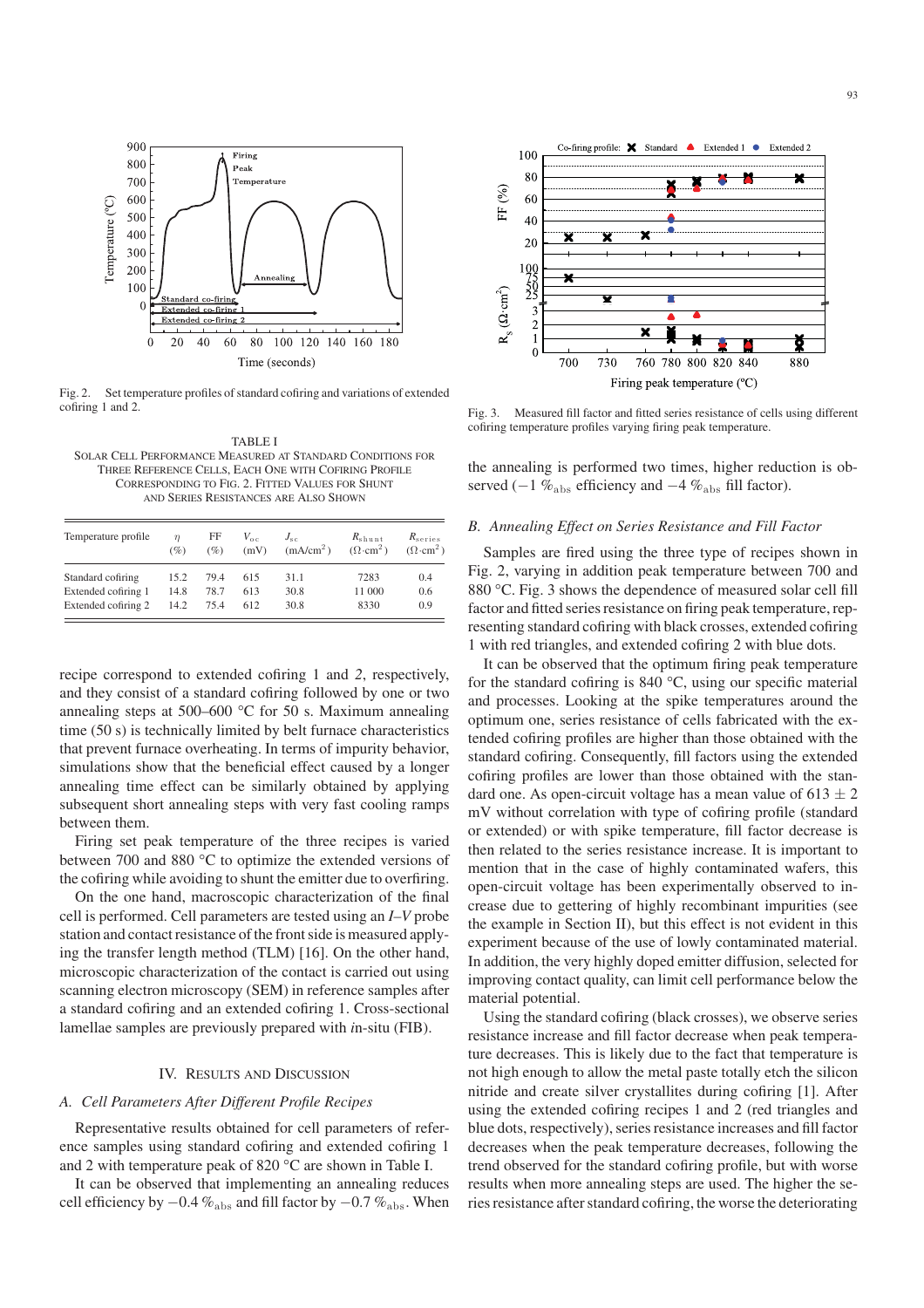

Fig. 4. Specific contact resistance  $(\rho_c)$  measured by TLM after standard cofiring (Std.), extended cofiring 1 (Ext. 1), extended cofiring 2 (Ext. 2), and extended cofiring 3 (Ext. 3), which corresponds to a standard cofiring followed by three annealing steps at 600 °C for 50 s. Peak of temperature is 840 °C in all the recipes.

effect of the annealing. Annealing at 600 °C does not contribute to the silicon nitride etching nor the crystallite formation, as can be observed with a series resistance value that does not decrease after annealing. To explain the increased series resistance, the most likely reason is attributed to a growth in thickness of the glass layer appearing at the interface between the metal bulk and silicon [3]. Hypothetically, the worse the initial contact after the temperature spike, the faster the glass layer growth. In addition, a higher series resistance at spike temperatures below the optimum one (840 °C) can also be attributed to an incomplete silicon nitride etching and silver crystallite formation [1].

Additionally, a reduction of the firing peak duration followed by an annealing was tested, with the objective of reducing the thickness of the formed glass layer. However, the metallic belt of the furnace has a thermal inertia that maintains the temperature, and then, in our experiments, solar cell parameters are not sensible to the firing peak duration reduction from 10 to 5 s.

#### *C. Annealing Effect on Specific Contact Resistance*

Specific contact resistance  $(\rho_c)$  has been measured by TLM after a standard cofiring temperature profile using the optimal firing temperature peak of 840 °C followed by a different number of annealing steps at 600 °C during 50 s each. Fig. 4 shows the results. Using this temperature peak, an optimum specific contact resistance of 0.8 m $\Omega$ ·cm<sup>2</sup> has been measured that confirms an adequate initial silicon nitride etching and silver crystallite formation.

However, adding annealing steps after the standard cofiring increases  $\rho_c$ , measuring a higher increase when the annealing step is repeated. This result is consistent with the increased series resistance reported in the previous section and confirms that it is probably caused by the growth of the interfacial glass layer thickness during 600 °C annealing steps.

# *D. Scanning Electron Microscopy After Standard and Extended Cofiring*

The following are observed and reported in previous studies on current flow paths: 1) direct contact between emitter and







Si  $(c)$ Fig. 5. Cross-sectional SEM images of the contact after standard cofiring (a) and after extended cofiring  $1 \mid (b)$  and  $(c)$ , with the optimum peak temperature of 840 °C. Blue mark corresponds to a direct current path present in the sample

 $295 \text{ nm}$ 

 $130$  nm

after standard cofiring.

 $A<sub>2</sub>$ 

Ag-bulk via Ag crystallites or partially covered by a thin (up to a few nanometers) glass layer [17]–[20] and 2) contact through interfacial glass layer richly decorated with nano-Ag colloids [3], [19], [21]. A sample after standard cofiring using the optimal peak temperature of 840 °C and a sample after extended cofiring 1 are measured using SEM. Cross-sectional samples below the metal finger are prepared *i*n situ using FIB milling. Fig.  $5(a)$ –(c) shows the results. The contact fired using the standard firing corresponding to Fig. 5(a) shows an Ag crystallite that presents direct contact between silicon and Ag bulk (blue marked) allowing the direct current path.

After annealing [see Fig. 5(b) and (c)], all the crystallites shown in the images are totally surrounded by a thicker glass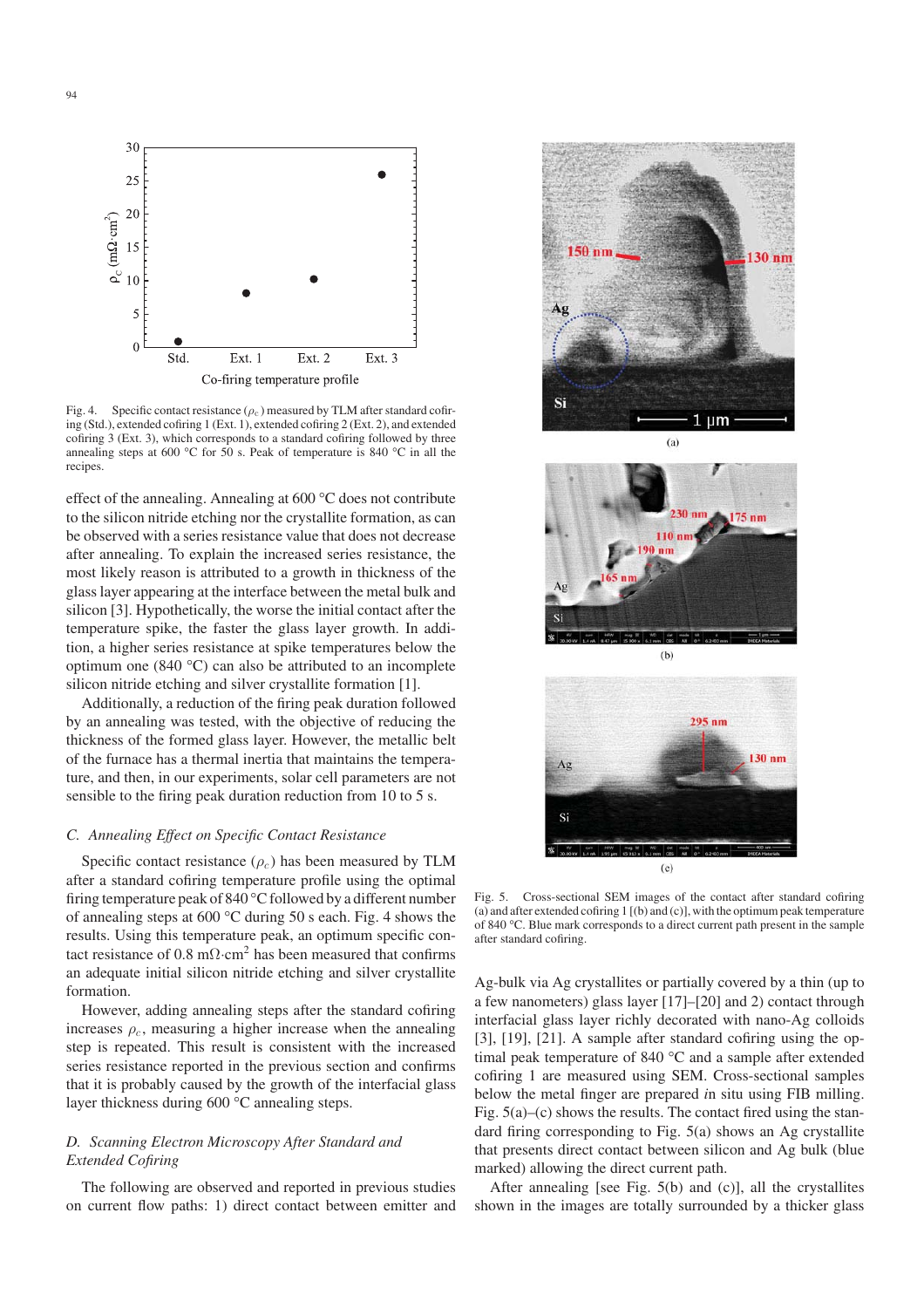$layer (>100$  nm thick) without presenting direct contact between Ag crystallite and Ag bulk and without an apparent possible nano-Ag colloids path. This glass layer redistribution around the crystallites, without presenting direct current paths—free of interfacial glass layer—most probably causes the measured series resistance increase. A similar correlation of the SEMmeasured interfacial glass layer thickness with the increase of series resistance and contact resistance has been also observed in other studies [3], [22], [23]. One possible solution would be to tailor the composition of the paste to avoid the glass layer growth for supporting low-temperature annealing steps below the firing temperature.

# *E. Consequences for Multicrystalline Silicon Degradation Phenomena*

The findings presented above are not only important for cell parameters measured directly after cell processing. It is known from the literature that mc-Si solar cells can degrade under illumination and slightly elevated temperature on a timescale of many hours and days [also called light and elevated temperatureinduced degradation (LeTID)], [24], [25]. It is known that hightemperature steps during cell processing are influencing the strength of this degradation, and that they can be minimized by an effective external gettering [26]. It could also be shown that the firing step has a strong influence on LeTID strength, and that it can be minimized by applying a cofiring step at lower temperature [27], [28]. Recently, it could be demonstrated that an additional second firing step at lower peak temperature can significantly reduce the LeTID strength, and it was pointed out that although LeTID can be reduced, cell efficiency (series resistance) might be affected by this second lower temperature firing step [29]. The reason for the possible negative impact on solar cell parameters is not given in [29], but based on our results presented above, we think that a thickening of the glass layer might be the reason for this behavior.

## V. CONCLUSION

The effect of using extended contact cofiring temperature profiles on solar cell performance, in particular on contact formation quality, has been analyzed. Annealing steps after a standard cofiring step increase series resistance and, consequently, decrease fill factor for a range of peak temperatures tested. The lower the peak temperature, the higher the increase of series resistance during annealing. Specific contact resistance measurements using TLM show an increase of this parameter after the annealing steps as compared with the results after the optimal standard recipe. SEM images after standard and extended cofiring steps show a redistribution and thickening of the glass layer surrounding the Ag crystallites during the annealing at low temperature, decreasing the possibility of a current path through direct contact of Ag crystallites with the Ag bulk. This growth of the glass layer can be related to the increase of series resistance and specific contact resistance measured. Degradation of series resistance during the spike temperature, when it is below the optimum one, can also be attributed to an incomplete silicon nitride etching and silver crystallite formation. The beneficial effects on emitter and bulk recombination using extended cofiring demonstrated in previous works require the development of the appropriate metallic screen-printing pastes supporting lowtemperature annealing steps without a significant glass layer thickening.

## ACKNOWLEDGMENT

A. Peral would like to gratefully acknowledge Dr. M. Castillo and Dr. R. Guzman for their assistance with FIB-SEM measurements at IMDEA Materials and Fellowship for Visiting Scientists Stays (EEBB-I-14-08268 and EEBB-I-15-09198) of the Program for Training of Researchers of the Ministry of Economy and Competitiveness of Spain.

## **REFERENCES**

- [1] G. Schubert, "Thick film metallisation of crystalline silicon solar cells: Mechanisms, models and applications," Ph.D. dissertation, Univ. Konstanz, Konstanz, Germany, 2006.
- [2] M. M. Hilali, "Understanding and development of manufacturable screenprinted contacts on high sheet-resistance emitters for low-cost silicon solar cells," Ph.D. dissertation, Georgia Inst. Technol., Atlanta, GA, USA, 2005.
- [3] S.-B. Cho, H.-S. Kim, and J.-Y. Huh, "Mechanism underlying the beneficial effect of forming gas annealing on screen-printed Ag contacts of crystalline Si solar cells," *Acta Mater.*, vol. 70, pp. 1–7, May 2014.
- [4] V. R. Mehta, "Formation of screen-printed contacts on multicrystalline silicon (MC-Si) solar cells," Ph.D. dissertation, New Jersey Inst. Technol., Newark, NJ, USA, 2010.
- [5] J.-F. Leli *et al.*, "Dissolution and gettering of iron during contact co-firing," *Energy Procedia*, vol. 8, pp. 257–262, 2011.
- [6] A. Peral, J. F. Lelièvre, F. Recart, and C. del Cañizo, "Defect engineering during the contact co-firing step in an industrial belt furnace," *Phys. Status Solidi (c)*, vol. 9, nos. 10/11, pp. 2107–2110, Oct. 2012.
- [7] B. Michl, J. Schön, W. Warta, and M. Schubert, "The impact of different diffusion temperature profiles on iron concentrations and carrier lifetimes in multicrystalline silicon wafers," *IEEE J. Photovoltaics*, vol. 3, no. 2, pp. 635–640, Apr. 2013.
- [8] D. Macdonald, A. Cheung, and A. Cuevas, "Gettering and poisoning of silicon wafers by phosphorus diffused layers," in *Proc. 3rd World Conf. Photovoltaic Energy Convers.*, 2003, vol. 2, pp. 1336–1339.
- [9] A. E. Morishige *et al.*, "Building intuition of iron evolution during solar cell processing through analysis of different process models," *Appl. Phys. A*, vol. 120, no. 4, pp. 1357–1373, Jul. 2015.
- [10] M. Rinio *et al.*, "Improvement of multicrystalline silicon solar cells by a low temperature anneal after emitter diffusion," *Prog. Photovoltaics, Res. Appl.*, vol. 19, no. 2, pp. 165–169, Mar. 2011.
- [11] J. Hofstetter *et al.*, "Enhanced iron gettering by short, optimized lowtemperature annealing after phosphorus emitter diffusion for industrial silicon solar cell processing," *Phys. Status Solidi (c)*, vol. 8, no. 3, pp. 759– 762, 2011.
- [12] J. Schön, H. Habenicht, M. C. Schubert, and W. Warta, "Understanding the distribution of iron in multicrystalline silicon after emitter formation: Theoretical model and experiments," *J. Appl. Phys.*, vol. 109, no. 6, 2011, Art. no. 063717.
- [13] A. Dastgheib-Shirazi et al., "Dissolution of electrically inactive phosphorus by low temperature annealing," *Energy Procedia*, vol. 77, pp. 286–290, Aug. 2015.
- [14] I. B. Cooper *et al.*, "Understanding and use of IR belt furnace for rapid thermal firing of screen-printed contacts to Si solar cells," *IEEE Electron Device Lett.*, vol. 31, no. 5, pp. 461–463, May 2010.
- [15] E. Cabrera *et al.*, "Impact of excess phosphorus doping and Si crystalline defects on Ag crystallite nucleation and growth in silver screen-printed Si solar cells: Impact of emitter and crystal defects on Si solar cell Ag metallization," *Prog. Photovoltaics, Res. Appl.*, vol. 23, no. 3, pp. 367–375, Mar. 2015.
- [16] D. L. Meier and D. K. Schroder, "Contact resistance: Its measurement and relative importance to power loss in a solar cell," *IEEE Trans. Electron Devices*, vol. ED-31, no. 5, pp. 647–653, May 1984.
- [17] C. Ballif, D. M. Huljić, G. Willeke, and A. Hessler-Wyser, "Silver thickfilm contacts on highly doped n-type silicon emitters: Structural and electronic properties of the interface," *Appl. Phys. Lett.*, vol. 82, no. 12, 2003, Art. no. 1878.